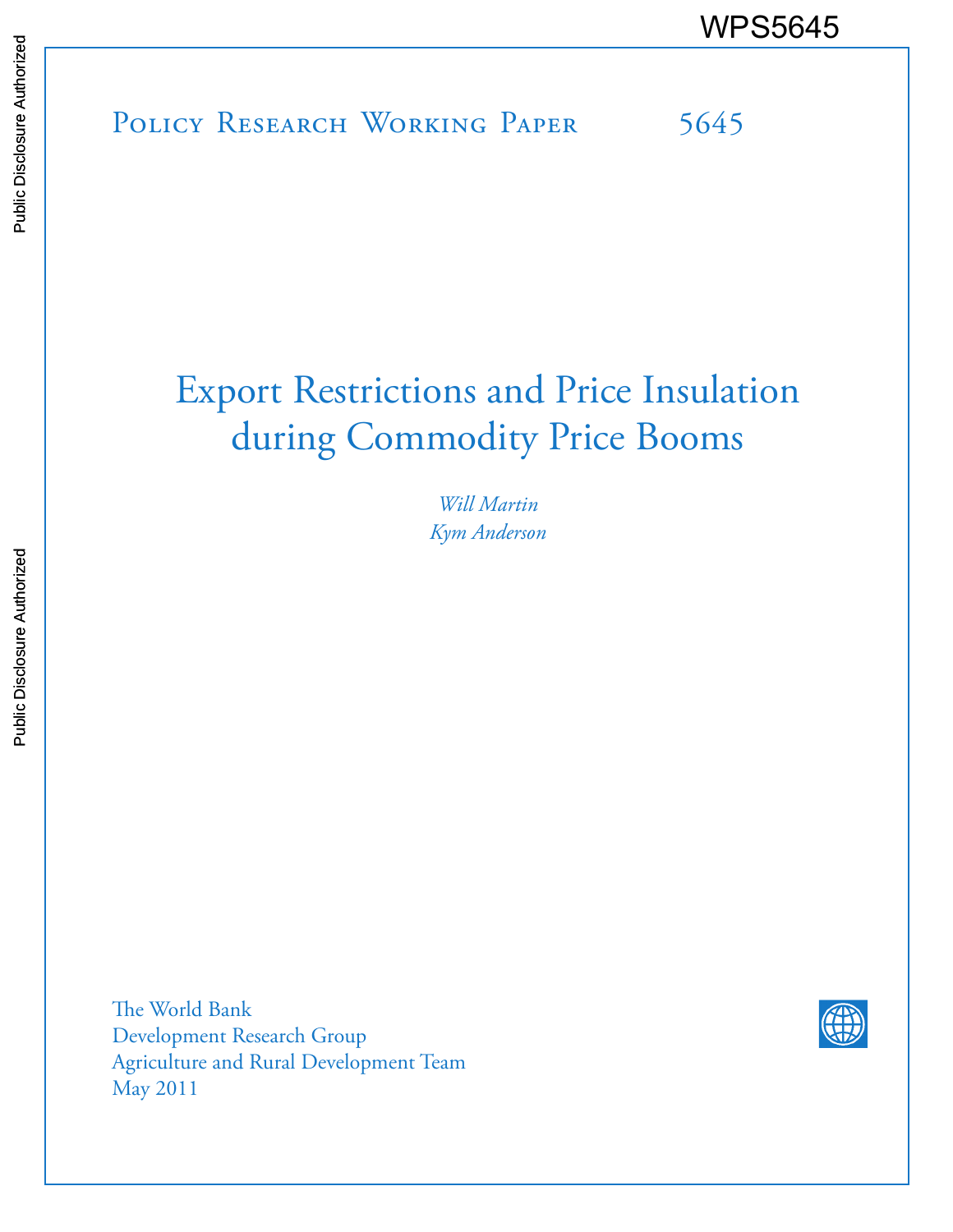### **Abstract**

For individual countries, variable trade barriers can be used to reduce the volatility of domestic relative to world prices. If this is done by countries accounting for a large share of the market, its effect is offset by increases in world price volatility. This study shows the nature of the resulting collective action problem, with the policy being ineffective on average in stabilizing domestic prices while increasing the volatility of the income transfers from terms-of-trade changes. A simple approach to assessing the contribution of insulation to the price increases is developed and used with new estimates of agricultural distortions to assess its contribution to the price spikes in 1972–74 and 2006–08 for rice and wheat. The analysis suggests that 45 percent of the increase in rice prices in 2006-08, and 30 percent of the increase in wheat prices, was due to insulating behavior. One sign of progress since 1972–74 was a substantial reduction in the extent of price-insulating behavior by the industrial countries. This provides little stabilizing benefit in the rice market because countries not classifying themselves at the World Trade Organization as developing account for only 3 percent of world rice consumption. But it does offer some benefit for the wheat market where non-developing countries account for 27 percent of consumption.

*The Policy Research Working Paper Series disseminates the findings of work in progress to encourage the exchange of ideas about development*  issues. An objective of the series is to get the findings out quickly, even if the presentations are less than fully polished. The papers carry the *names of the authors and should be cited accordingly. The findings, interpretations, and conclusions expressed in this paper are entirely those of the authors. They do not necessarily represent the views of the International Bank for Reconstruction and Development/World Bank and its affiliated organizations, or those of the Executive Directors of the World Bank or the governments they represent.*

This paper is a product of the Agriculture and Rural Development Team, Development Research Group. It is part of a larger effort by the World Bank to provide open access to its research and make a contribution to development policy discussions around the world. Policy Research Working Papers are also posted on the Web at http://econ.worldbank.org. The author may be contacted at wmartin1@worldbank.org.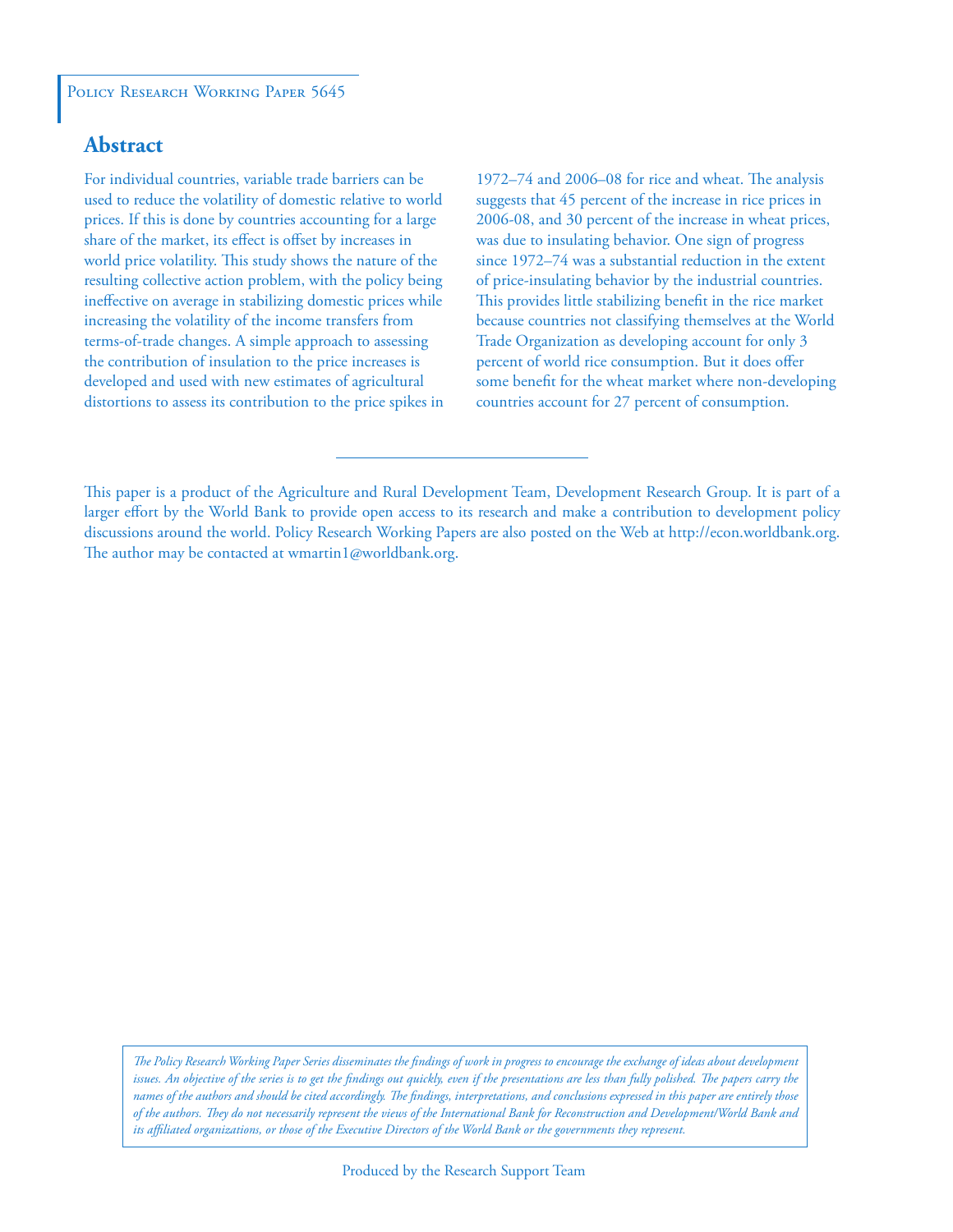## **Export Restrictions and Price Insulation during Commodity Price**

**Booms**

Will Martin and Kym Anderson\*

JEL Codes: F13, O13, Q02. Keywords: food price volatility; food prices; rice prices; wheat prices; commodity price instability; collective action problem; agricultural price distortions; agricultural trade policy; price insulation; World Trade Organization; WTO.

\*Will Martin is Research Manager, Agricultural and Rural Development, Development Research Group, World Bank, Washington DC; Kym Anderson is George Gollin Professor of Economics, University of Adelaide, Australia. The authors are grateful to Signe Nelgen for excellent research assistance. The research on which this paper is based benefitted from support by the Multi-Donor Trust Fund for Trade. The views expressed are the authors' alone and not necessarily those of the World Bank. An earlier version of this paper was presented at the 2011 Allied Social Sciences Association meetings, January 2010, Denver. A condensed version is forthcoming in *American Journal of Agricultural Economics* 94(1), January 2012.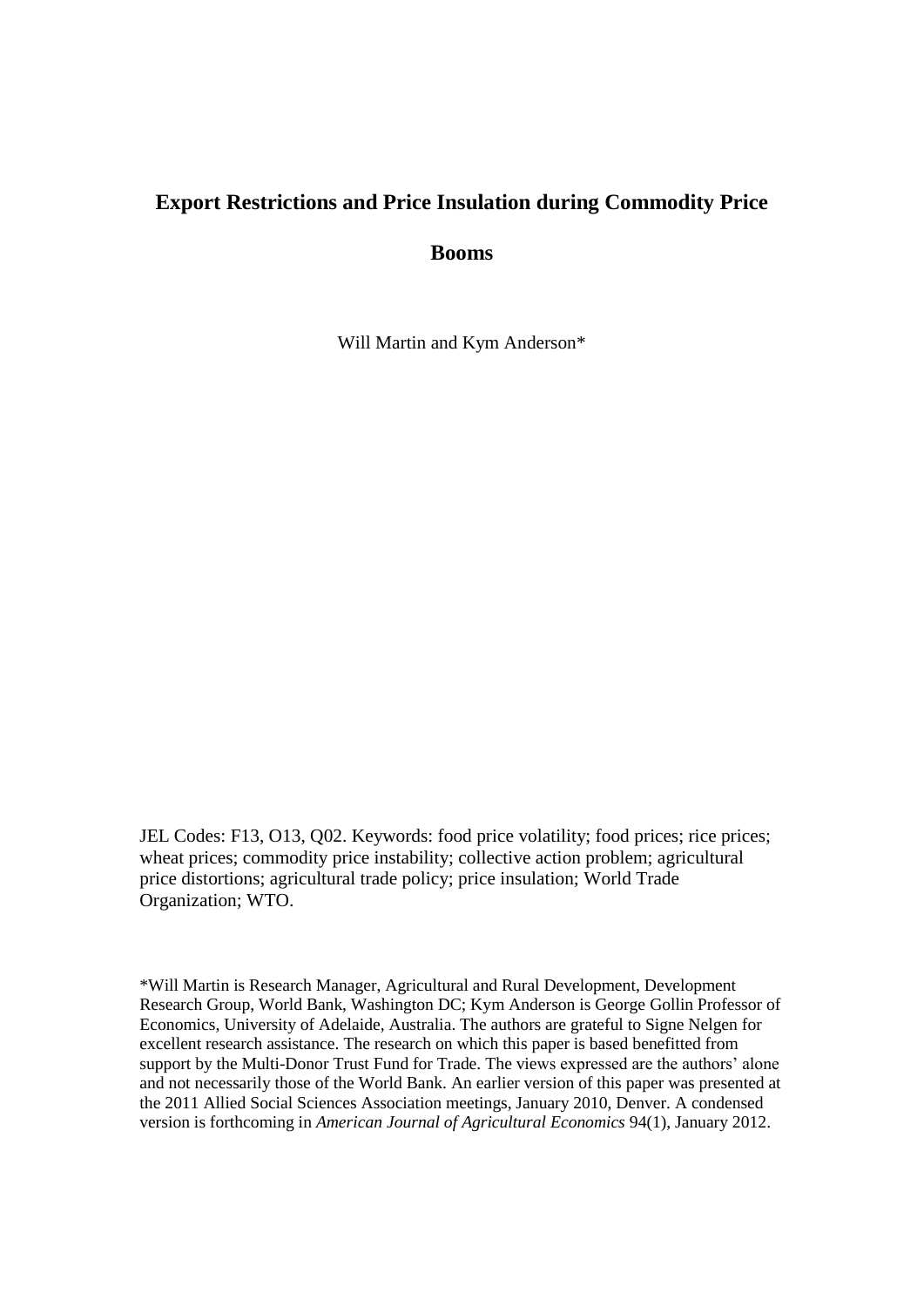#### **Export Restrictions and Price Insulation during Commodity Price Booms**

#### Will Martin and Kym Anderson

Prices of grains and other storable commodities are characterized by long periods in the doldrums, punctuated by short but intense price spikes (Deaton and Laroque 1992). Those spikes are of concern not least because they can have large impacts on poverty in developing countries (Ivanic and Martin 2008). Accounts of the food price spikes of 1973-74, 2006-8 and 2010-11 include discussion of a wide range of contributing factors such as exogenous shocks to supply or demand, below-trend stock levels, speculative behavior, and trade policy responses to the shock. Johnson (1975) emphasizes policy responses in his analysis of the 1973-74 price spike, as have most of the available assessments of the 2006-08 shock (Baffes and Haniotis 2010; Bouët and Laborde 2010; Hochman *et al.* 2010; Timmer 2010; Robles, Torero and von Braun 2008). Several suggest that export restrictions (and maybe also import subsidies) played an important role, just as intensified export subsidies and triggered import restrictions played a significant role in 1986-8 when international food prices slumped. However, we are unaware of any attempts to quantify the aggregate contribution across countries of trade policy responses to international price surges.

In this paper, we address this issue directly. Following Freund and Özden (2008), we assume national trade policy responds to the risk of losses for significant groups by insulating the domestic market to some extent from international price fluctuations for staple foods. This is consistent with the behavior of many governments, and it provides an economic rationale for the econometric estimation of price transmission elasticities. We use a standard conceptual framework to derive a simple equation that provides at least a rough way to estimate the contribution of market-insulating policy behavior to international price spikes for homogenous farm products. We then examine evidence from two major upward price spikes (1973-4 and 2006-8) for the key commodities of wheat and rice. Policy implications are drawn out in the final section of the paper.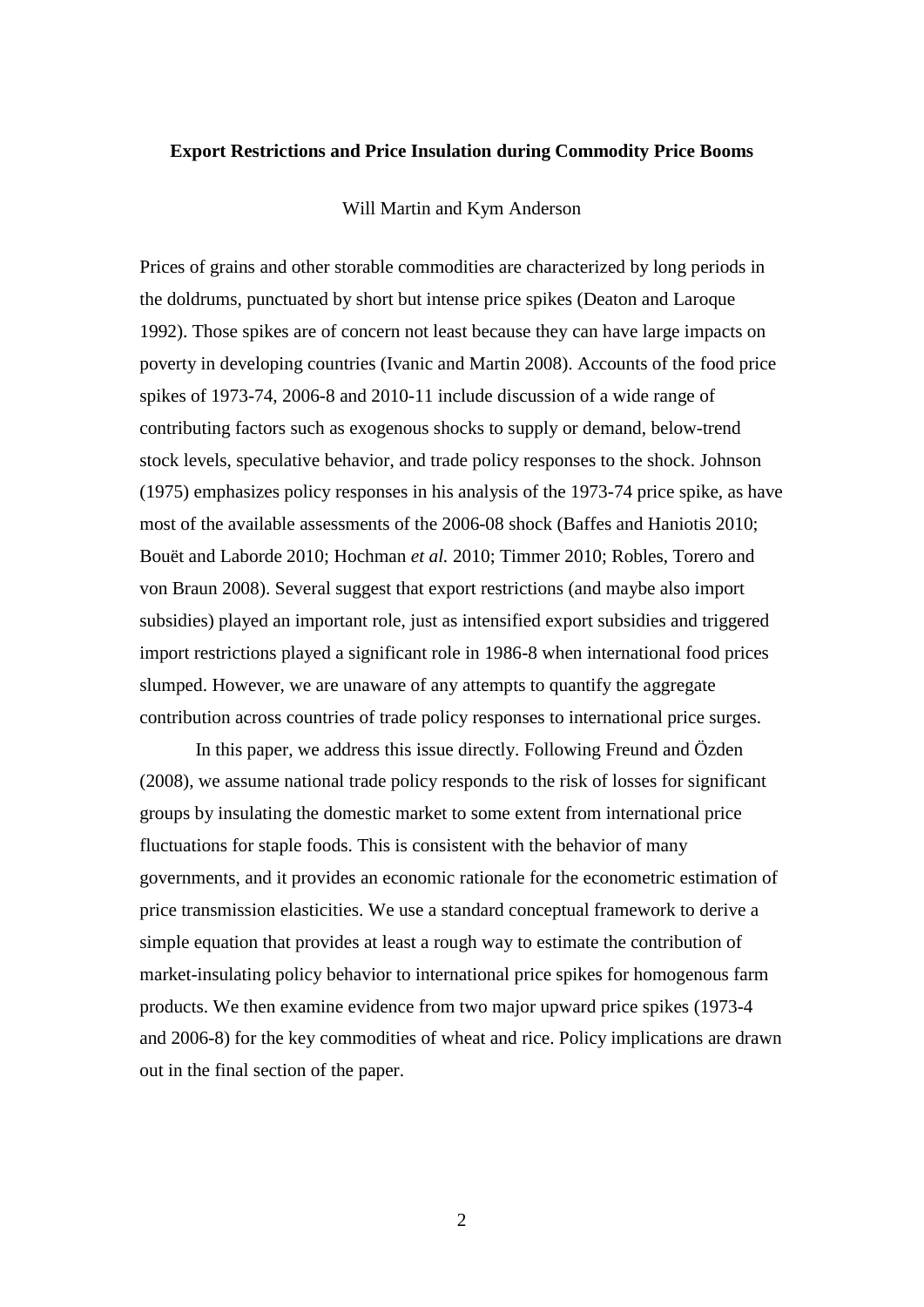#### **International Price Volatility and National Policy Responses**

Consider a weather- (or financial market-) induced exogenous shock to the global market for a food staple that causes a surge in its international price. Suppose that, in response, exporting countries impose or raise an export tax or tighten export restrictions (or lower any export subsidy), and importing countries reduce their tariff or other import restrictions (or introduce or raise an import subsidy) to reduce the rise in their domestic price. If both sets of countries try to reduce the impact of the shock on domestic prices to the same extent, their attempts will be collectively futile. This is very easy to show graphically in the case where first the exporters and then the importers seek to completely block the effect of an increase in the price of food resulting from an initial shock.

For an individual small exporting country, the effect of the increase in its (explicit or implicit) export tax it is to reduce the domestic price relative to the newlyraised world price. The same effect occurs in a small importing country that reduces its (explicit or implicit) import tariff. If a sufficient number of exporting countries intervene in this way, their export restrictions cause the world price of the good to rise further, thereby reducing the impact of each country's initial action on its domestic price. This situation is depicted in Figure 1, where the excess supply curve of the exporting country group is ES and the excess demand curve of the importing country group is ED following the exogenous shock but prior to any changes to trade restrictions. If an export tax is then applied, the world price needed to obtain any given level of exports is higher, since part of the export price is paid to the exporting government. This is reflected in the ES curve moving up to  $ES'$ , the effects of which are to raise the world price from  $P_w$  to  $P'_w$  and lower the domestic price from  $P_w$  to  $P_d$ .

<u>.</u>

<sup>&</sup>lt;sup>1</sup> If quantitative export restrictions were imposed instead, the rights to export become valuable, with the holders of the export rights receiving the benefits that would accrue to the government if an export tax had been used.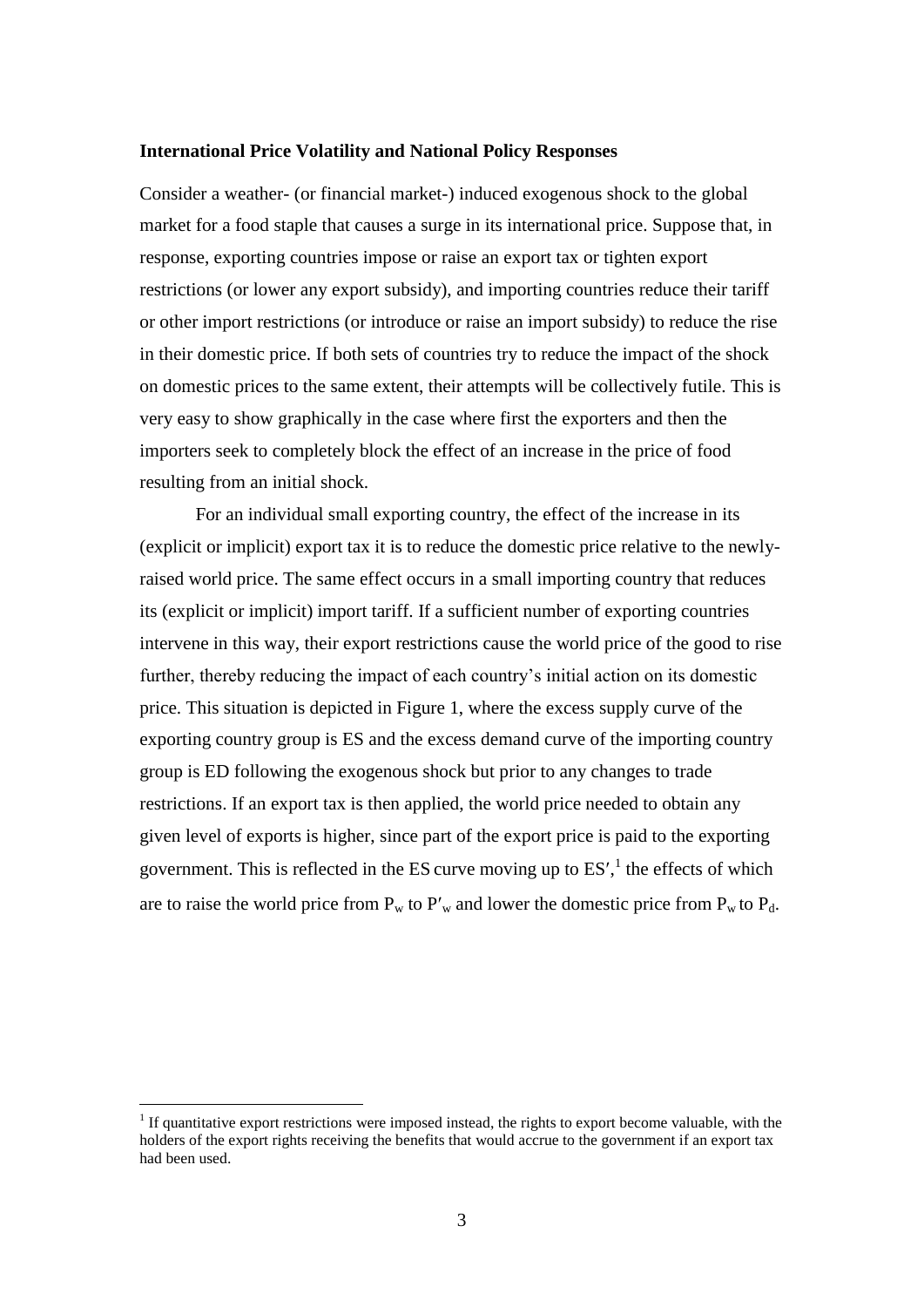**Figure 1. Key impacts of an export restriction**



In the situation depicted in Figure 1, the exporting country group gains from the improvement in their export price. However, production incentives are reduced and consumers have an incentive to increase their demand, even though export prices are higher,. The global social cost associated with these incentives is given by the triangle *abc.* That can be subdivided into a loss to private agents in the importing group of area  $bcP_w'P_w$ , a loss to private agents in the exporting group of area  $baP_dP_w$ , and a gain to the government or export quota holders in the exporting country group of area  $acP_w$ <sup>*'P<sub>w</sub>*. Whether the exporting countries as a group enjoy a net gain from</sup> restricting exports depends on whether the upper rectangle (the terms of trade gain) is larger than the lower triangle (the social cost). Since the social costs rise with the square of the export tax equivalent  $(P_w - P_d)$ , while the terms of trade gain is likely to rise roughly linearly with the rate, the benefits to the exporter group will become negative if the export tax rate becomes sufficiently large. By contrast, importing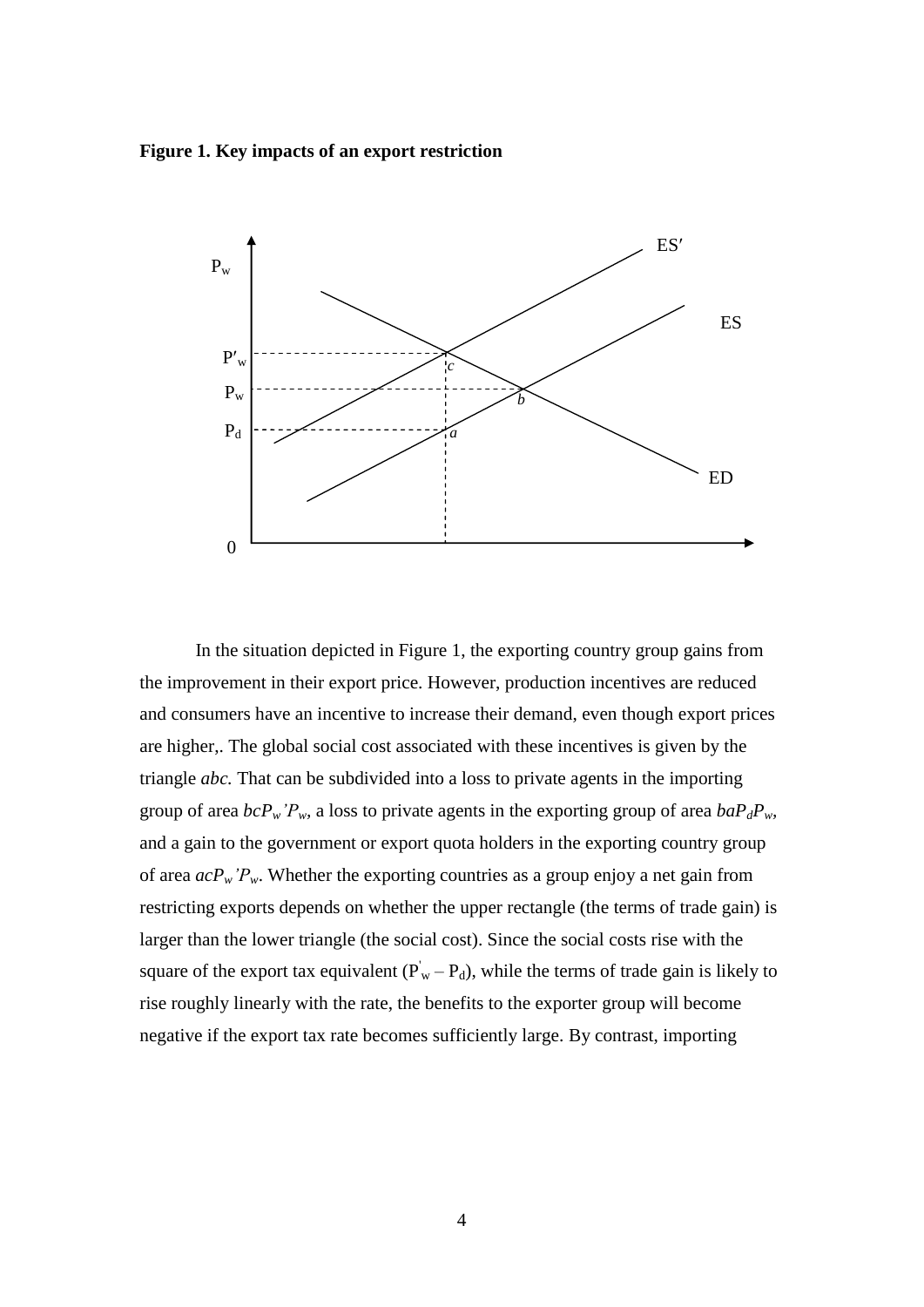countries unambiguously lose from the export restrictions as they transfer income to the exporter and reduce net consumption.<sup>2</sup>

If policy makers in importing countries were concerned primarily about the impact on their terms of trade of the imposition of export restrictions, they might respond by raising tariffs on their imports. However, during episodes of international food price spikes, the response has typically been the opposite: tariffs on food imports are reduced in an attempt to avoid adverse impacts on domestic consumers. This response reduces the cost imposed on the importing country group by its own protectionist barriers. However, it will compound the increase in world prices resulting from the initial price shock and the policy response by exporters. It will also add to the exporter group's terms-of-trade benefits resulting from the initial upward price shock and from its own imposition of export restrictions.

In Figure 2, exporters attempt to completely offset the impact of the initial increase in the price of the good by shifting the ES curve to ES'. Importers seek to achieve the same insulation by reducing tariffs (or paying import subsidies) so as to shift the ED curve to ED'. As is evident in Figure 2, the combined effect of these policy changes is to leave domestic prices in both importers and exporters at the postshock level  $P_w$  and to raise the international price from  $P_w$ ' to  $P_w$ ". Despite the attempts of both the importer and exporter country groups to fully offset the original increase in price to  $P_w$ , domestic prices and quantities unchanged at their post-shock level  $(P_0$  in the Figure). The only effect of these policies is to compound the terms-oftrade shift against the importing country group and in favor of the exporting group, generating a transfer from the former to the latter of  $(P_w''-P_0)$ . Q in Figure 2 (in addition to that caused by the initial exogenous shock). This is in sharp contrast with a move from autarchy towards free trade, which is able to reduce price risk through diversification of market outlets very substantially since the correlations between commodity output shocks across countries are very limited (Johnson 1975).

<sup>&</sup>lt;sup>2</sup> See Martin (1997) for approaches to measuring this welfare impact.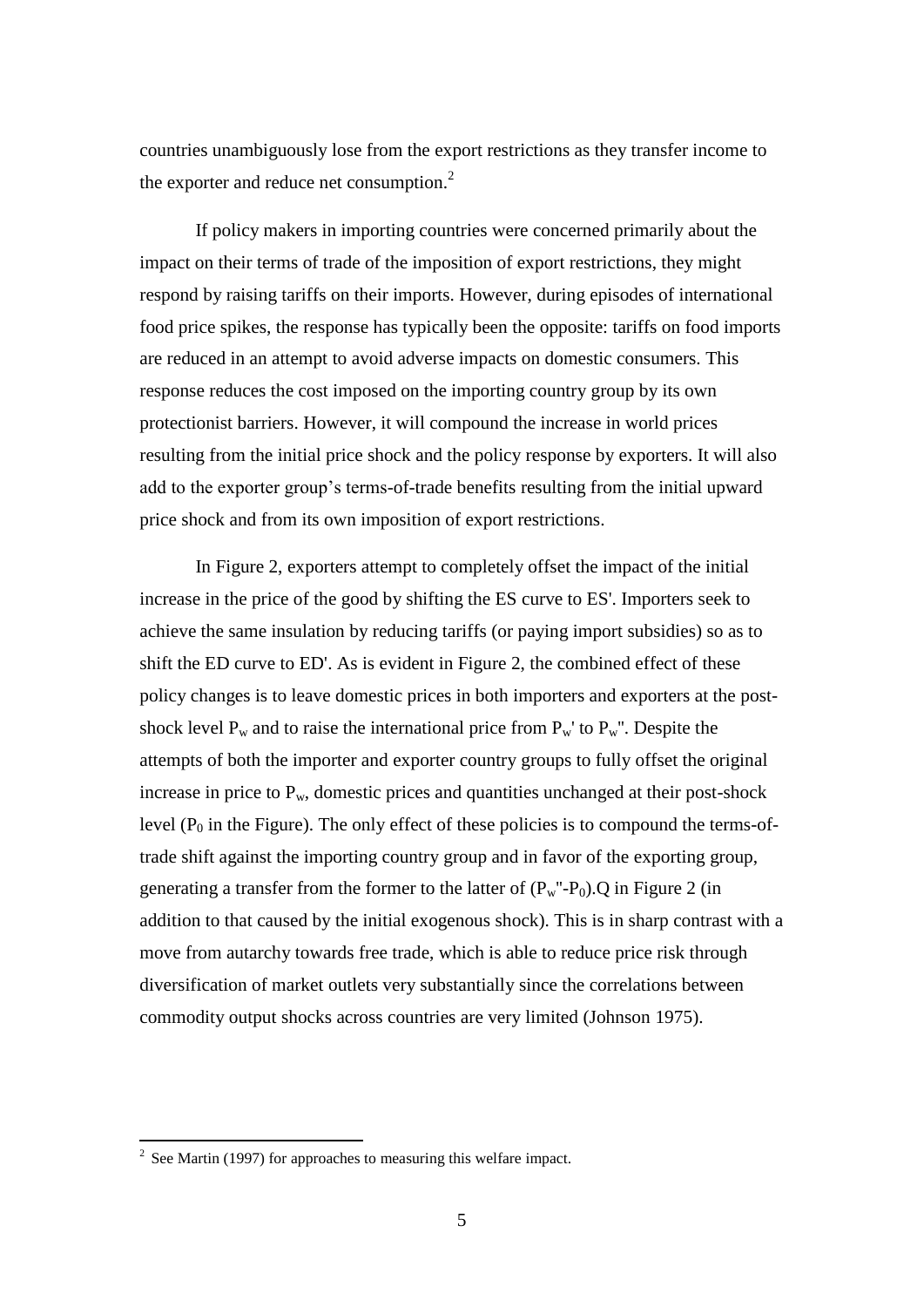**Figure 2. Impacts of equal export barrier increases and import barrier reductions**



Insulation generates a classic collective-action problem akin to when a crowd stands up in a stadium to get a better view: no one gets a better view by standing, but any that remain seated get a worse view. This collective action is, unfortunately, not just completely ineffective—it generates an international public 'bad' by amplifying the volatility in the world price of the product, and hence the volatility of the income transfers associated with terms-of-trade changes.

To assess the implications of price insulation on a homogenous product's international price,  $p^*$ , we begin with the global market equilibrium condition:

(1) 
$$
\Sigma_i (S_i(p_i)+v_i) - \Sigma_i D_i(P_i) = 0
$$

where  $S_i$  is the supply in region i;  $p_i$  is the region's producer price;  $v_i$  is a random production shift variable for that region;  $D_i$  is demand in region i (assumed to be not subject to shocks from year to year); and  $P_i$  is the consumer price in region i. We assume that  $p_i = (1+t_p) \cdot p^*$  where  $t_p$  is the distortion rate between the producer price and international price, and that  $P_i = (1+t_c)p^*$  where  $t_c$  is the distortion rate between the consumer price and international price. With a focus on border measures, we can use a single variable for the power of the trade tax equivalent,  $T = (1+t)$  where  $t = t_p = t_c$ .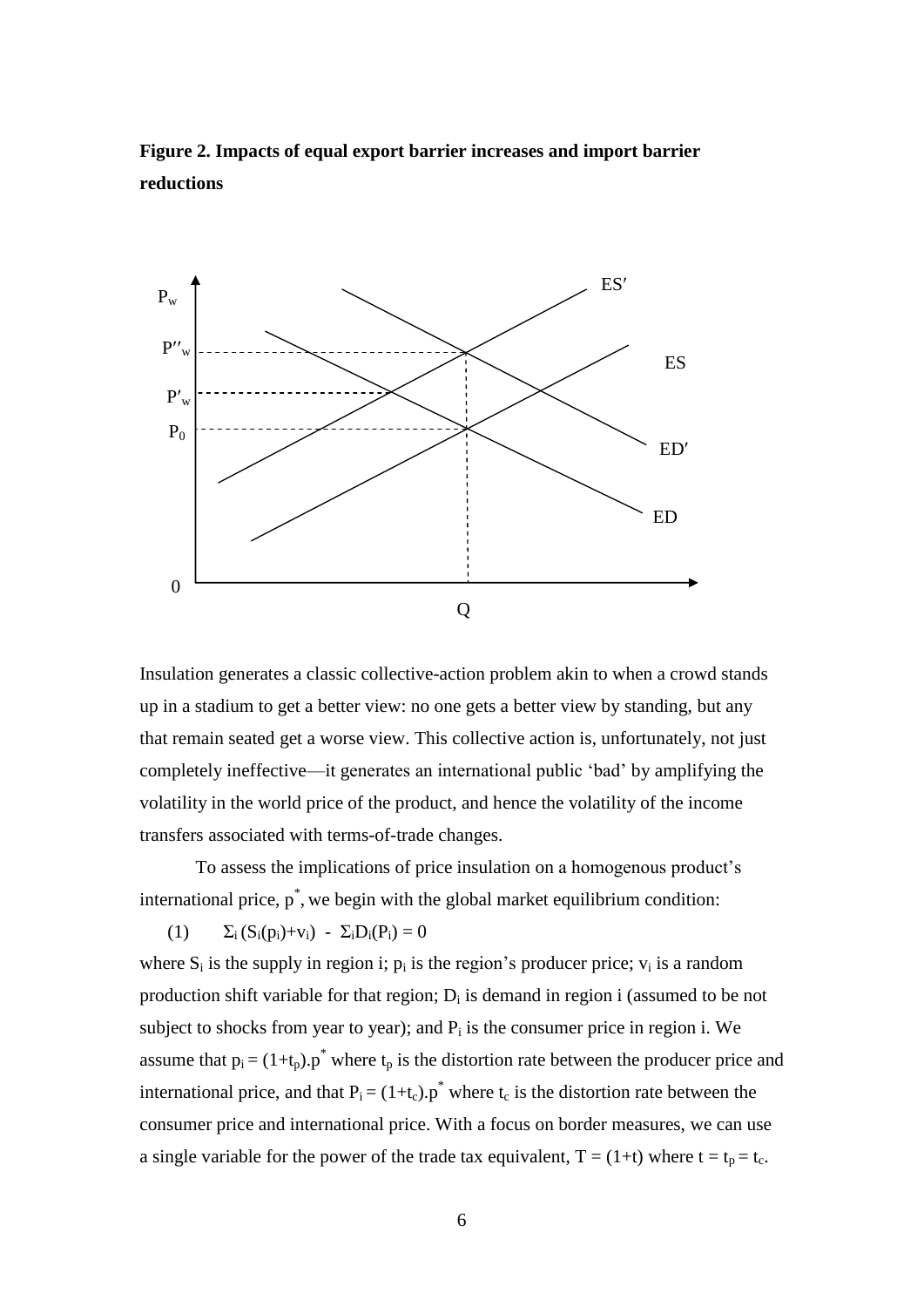Totally differentiating equation (1), rearranging it, and expressing the results in percentage change form, yields the following expression for the impact of a set of changes in trade distortions on the international price:

(2) 
$$
\hat{p}^* = \frac{\sum_i H_i \hat{v}_i + \sum_i (H_i \gamma_i - G_i \eta_i) . \hat{T}_i}{\sum_i (G_i \eta_i - H_i \gamma_i)}
$$

where  $\hat{p}^*$  is the proportional change in the international price;  $\hat{v}_i$  is an exogenous stochastic shock to output such as might result from better or worse weather than average;  $\eta_i$  is the elasticity of demand;  $\gamma_i$  is the elasticity of supply;  $G_i$  is the share at international prices of country i in global demand; and  $H_i$  is the share of country i in global production. That is, the impact on the international price of a change in trade distortions in country i depends on the importance of that country in global supply and demand, as well as the responsiveness of its production and consumption to price changes in the country, as represented by  $\gamma_i$  and  $\eta_i$ . With large proportional changes in trade policies and other shocks, the effects are no longer purely additive as in equation (2) and we need to take into account the interaction between these two proportional changes.

A notable implication of equation (2) is that a uniform policy response by all countries ( $\hat{T}$  is the same for all i) will make the elasticities of supply and demand irrelevant to the impact on international prices: if all countries alter their distortions by a uniform amount, the international price will change by an exactly-offsetting amount, leaving domestic prices unchanged.

If we assume that output cannot respond in the short run and that inventory levels are low enough that stock adjustments have limited effect, then  $\gamma_i=0$ . If we further assume that the national elasticities of final demand for the product  $(\eta_i)$  are the same across countries, then equation (2) suggests we can estimate the contribution to international price changes resulting from changes in national trade policies as simply the negative of the consumption-weighted global average of the  $\hat{T}_i$ 's.

Incidentally, if we consider the case where protection varies endogenously in response to changes in the international price, trade distortions are no longer an exogenous source of shocks, and international prices will change only in response to exogenous shocks such as weather-induced shocks to output. In this case, the counterpart to equation (2) is: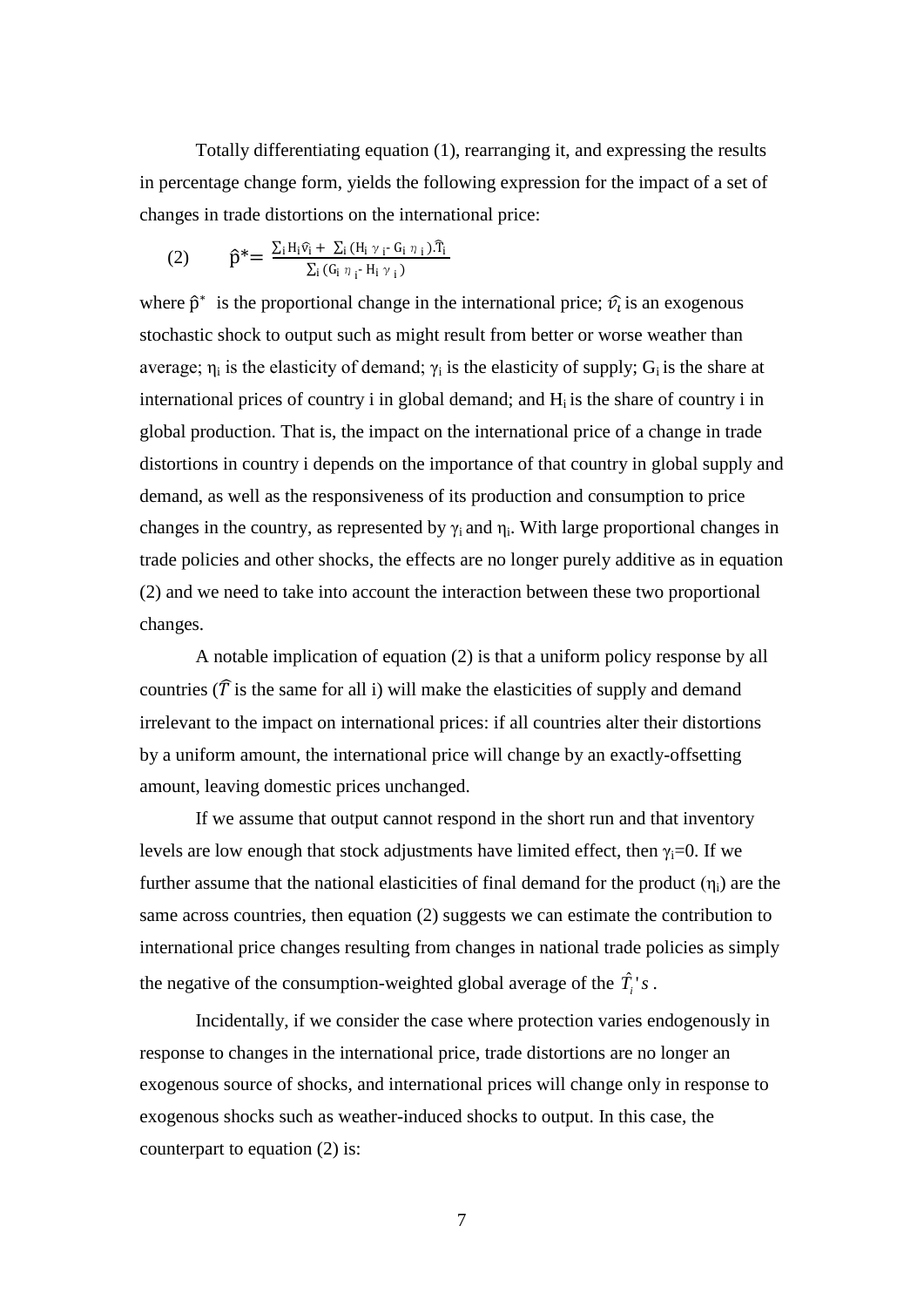(3) 
$$
\hat{p}^* = \frac{\sum_i H_i \hat{v}_i}{\sum_i (G_i \eta_i \theta_i - H_i \gamma_i \phi_i)}
$$

where  $\theta_i$  is the elasticity of transmission from the international price to the consumer price in country i; and  $\phi_i$  is the elasticity of transmission from the international price to the domestic producer price. Where we focus only on trade measures, such that these elasticities of price transmission are the same, it follows that the impact of price insulation on the international price is larger the smaller are those price transmission elasticities. If the short-run elasticity of price transmission is, for instance, 0.5 in all countries (a finding in line with that of Anderson et al. (2010) for key commodities such as rice and wheat since 1985, and consistent with the results in Tyers and Anderson (1992) for earlier periods), the impact of any exogenous shock on the international price will be twice as large as it would be with full price transmission. In this situation, the variance of the international price will be four times as large as it would be in the absence of price insulation. If all countries used the price transmission elasticity of 0.15 implied by the 85 percent compensating duty under the proposed Special Safeguard Mechanism (Hertel, Martin and Leister 2010), then the impact of any shock on the international price would be magnified by a factor of 6.7, and the variance by a factor of 44.

The Uruguay Round agreement of the WTO attempted to address this problem by banning variable import levies and other directly insulating policies, and by counting protection provided by measures involving administered prices under both the market access and domestic support measures. However, the Uruguay Round bindings on import tariffs and subsidies are at levels well above historically applied rates in most cases, providing room for countries to raise applied rates without infringing their WTO commitments. Furthermore, no effective disciplines yet apply in the WTO to variations in export restrictions. With that in mind, we turn now to seeing how much of a contribution insulating behavior of national governments had on international prices of rice and wheat in price spike periods before and after the Uruguay Round, that is, around 1974 and 2008.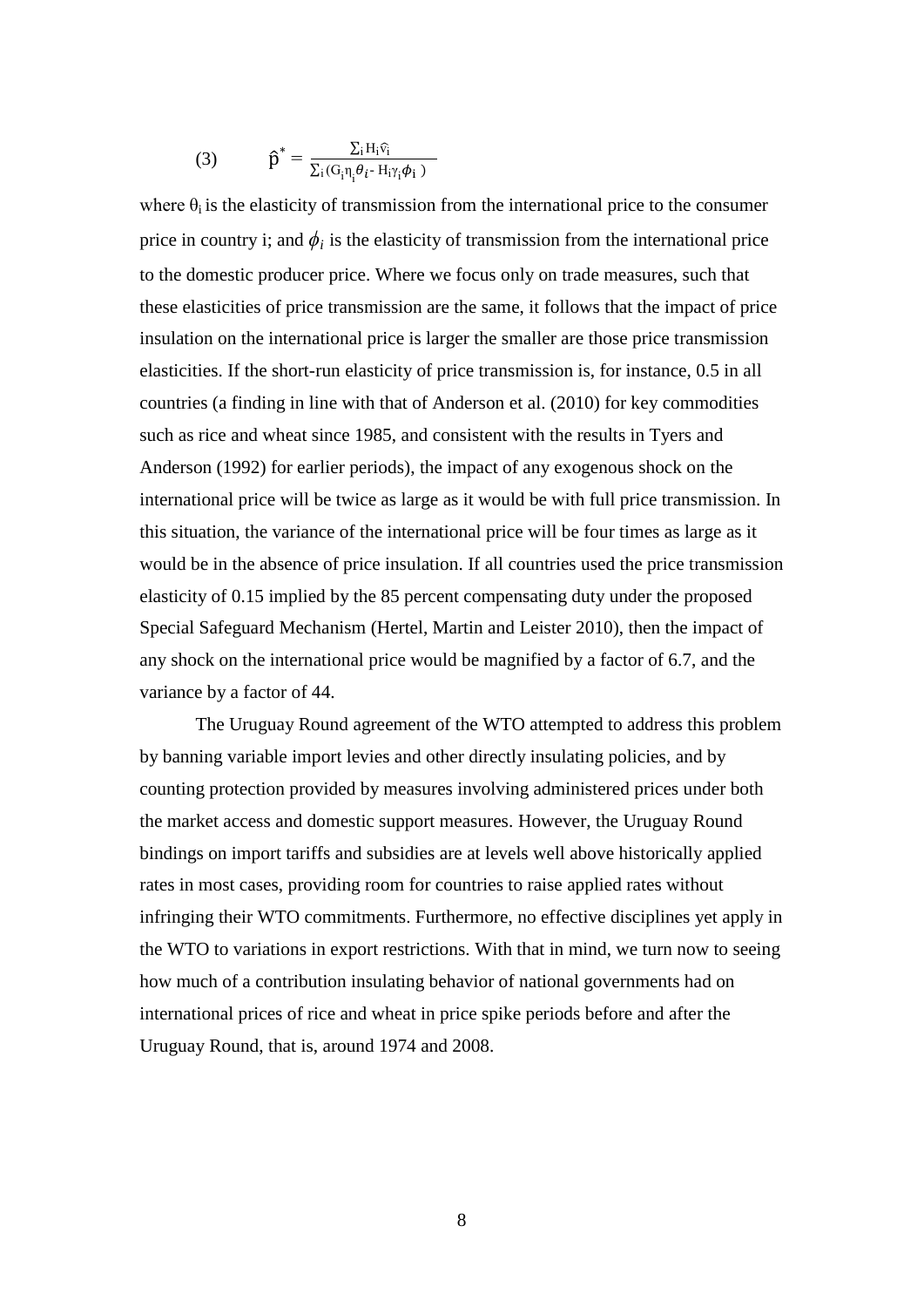#### **The Cases of Rice and Wheat**

The two food commodities that have received the most attention because of price surges are the key staples of wheat and rice. The length of their international price spikes around 1974 were broadly similar to those around 2008, but the height of the spike – particularly for rice – was greater in 1974. The recent price rises were more gradual except in the final months, so we consider an extra year in the lead-up to the 2008 spike.

Estimates of the  $T_i$ 's are available for all key rice and wheat countries, in the form of nominal assistance coefficients (NACs), from three sources. Anderson and Valenzuela (2008) provide them to 2004 for developing countries and to 2007 for high-income countries (summarized in Anderson 2009). They are similarly available for high-income countries for 2008 in OECD (2010). For developing countries, Anderson and Nelgen (2010b) provide estimates based on FAO and World Bank data on producer and border prices, respectively, for 2005 to 2008. The most-recent developing country estimates are less reliable than the NAC estimates in Anderson and Valenzuela (2008), for several reasons. One is that the coverage is not as extensive, because domestic prices are not available for some countries. Another is that the FAO's producer prices and World Bank international prices are not always as reliable as previously-used domestic and border prices from national statistical agencies. The FAO producer prices in US current dollars (FAO 2010) were converted into an index set at 100 for 2004, and the 2004 US dollar prices in Anderson and Valenzuela (2008) updated using the changes in these indexes through 2008. Likewise, the Thailand 5 percent broken rice and Canadian wheat prices from the World Bank were converted to indexes set at 100 for 2004, and the 2004 border prices in Anderson and Valenzuela (2008) updated using changes in those indexes through 2008.

These NAC estimates are reported in Table 1 for the two upward price spike periods. For each of the regions shown, as well as for the world as a whole, the patterns are strikingly similar: falls in the NAC as the international price rose. The proportional changes in NACs in the first half of each spike differ across products and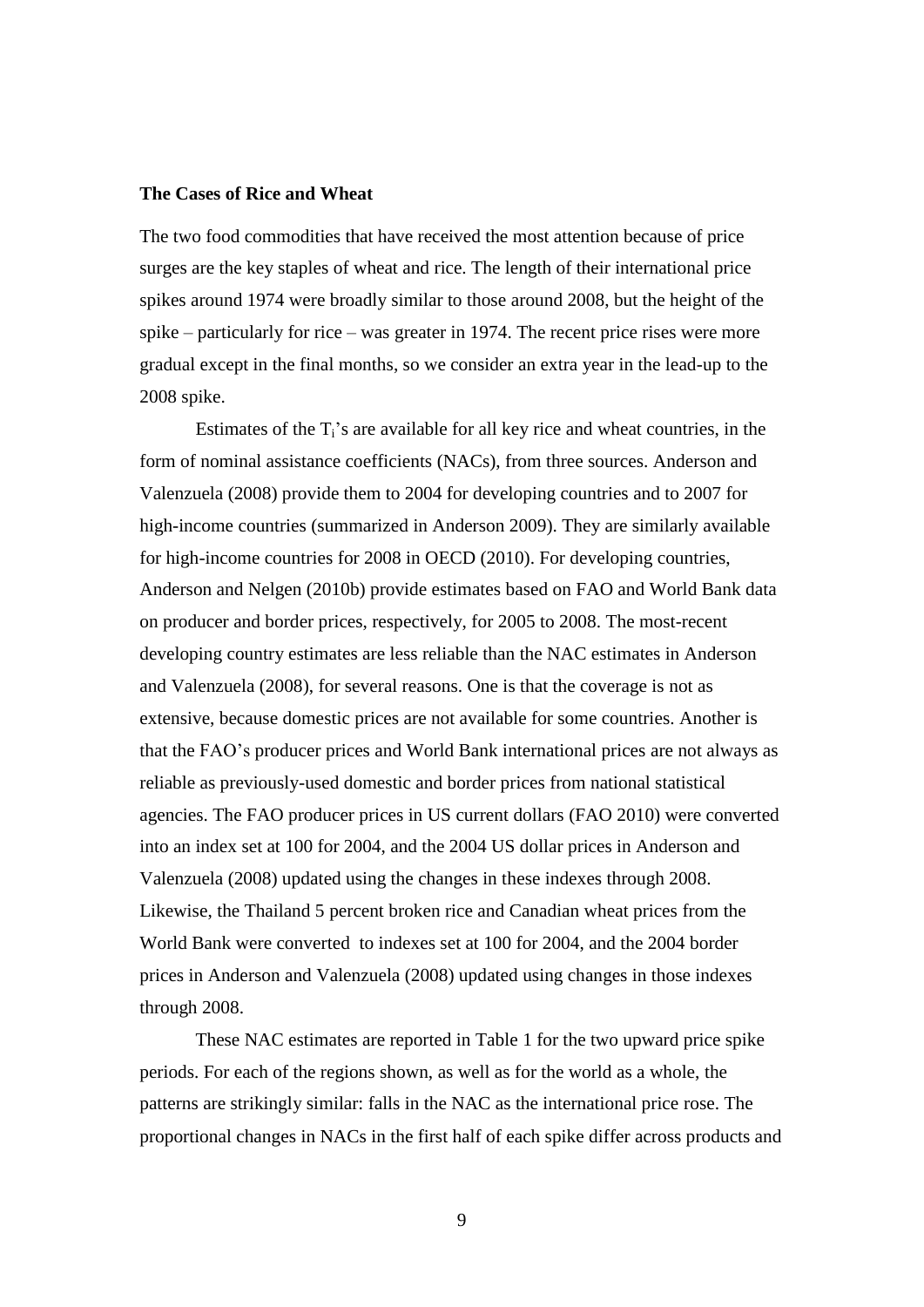country groups, however. As shown in Figure 3, the proportional change was very similar for high-income and developing countries in the 1970s spike, albeit only half as large for wheat as for rice. In the more recent spike, the proportional change for high-income countries was somewhat smaller in the case of rice and very much smaller in the case of wheat than for developing countries.

Assuming that output was able to respond only to a limited degree in the first half of each spike, and that the national elasticities of demand (including stock demand) are similar across countries for each product, we set the  $\gamma_i$ 's to zero and use equation (2) to estimate the contribution to international price changes of priceinsulating behavior resulting from national price-insulating policy behavior is the (negative of the) consumption-weighted global average change in the national  $T_i$ 's. For rice the cumulative decline shown in the world row of Table 1 was 46 percent between 2005 and 2008, which is in the same order of magnitude as the decline between 1972 and 1974 of 58 percent. For wheat, the globally-weighted  $\hat{T}$  was -28 percent over the 2005-08 period, compared with -30 percent in 1972-74.

According to World Bank price data, the world price of rice increased by 127 percent between 2005 and 2008, and the price of wheat increased by 114 percent. By taking the interactions between the proportional changes in trade policy and other factors into account, we can estimate the magnitude of the non-trade shocks. Comparing these with the estimated trade shocks suggest that in 2005-08 more than 45 percent of the explained change in the international price of rice is due to the changes in border restrictions that countries used in an attempt to insulate themselves from the initial increases in price. For wheat, the corresponding estimate was 29 percent. In 2008 alone, the change in protection on rice explains almost half of the 90 percent increase in rice prices observed for that year.

One important and encouraging difference between the 2008 price surge and the earlier one around 1974 is an apparent sharp reduction in the extent of price insulation in high-income countries. For rice, their NAC declined 45 percent between 1973 and 1974, while it fell only 8 percent between 2007 and 2008. In the case of wheat, the comparable numbers were 28 percent and 12 percent. While desirable, the reduction in insulating behavior by these countries has a very limited beneficial impact in the world market for rice as members not classifying themselves as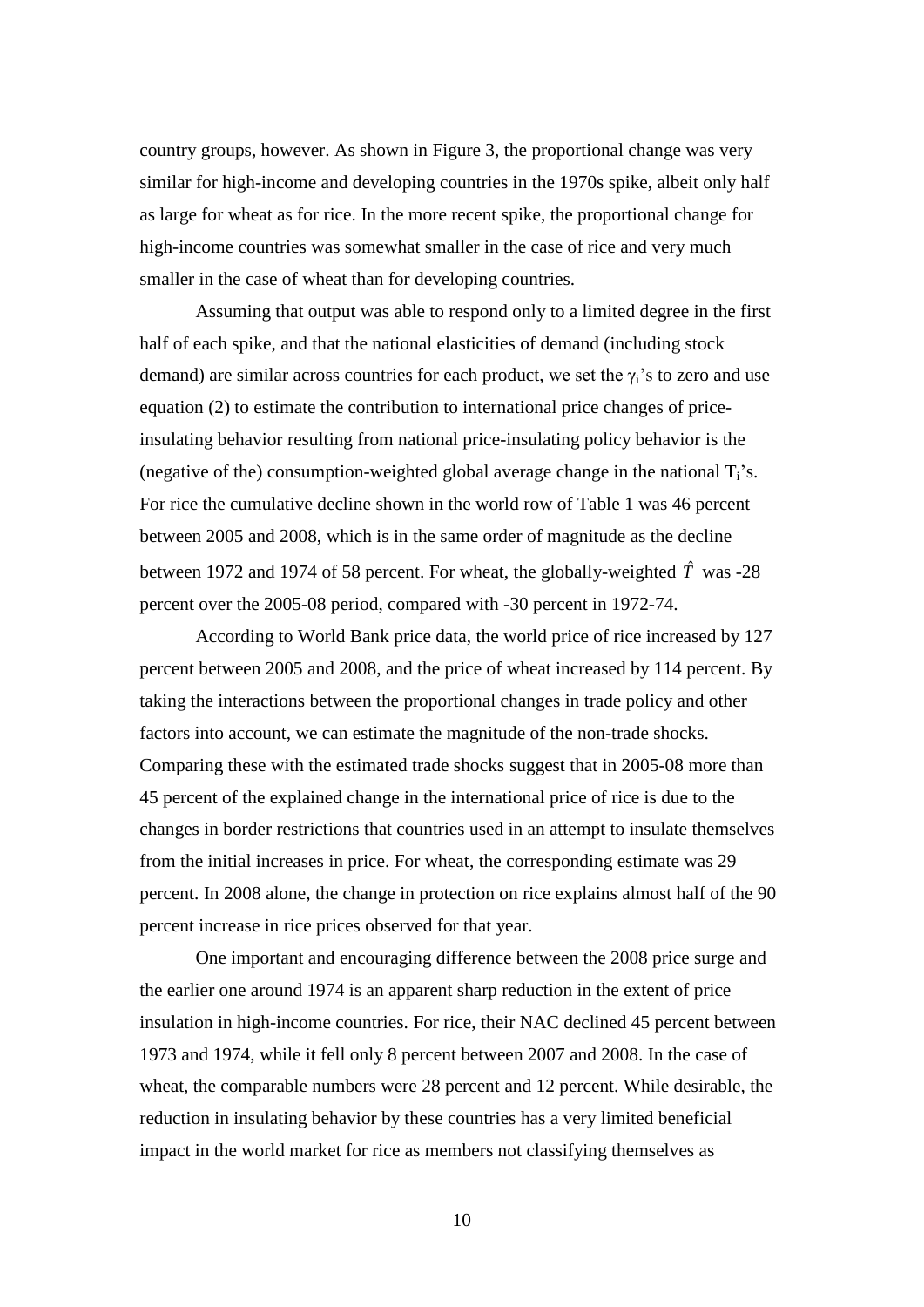developing countries in agriculture account for only 3 percent of world rice consumption. For wheat, where these countries account for 27 percent of world consumption, the benefit is likely somewhat greater. However, it is clear from these trade shares that the key trade policy influence on the stability of world markets is what happens in developing countries.

Within the group of developing countries, there are also very substantial differences in the extent of price insulation. As shown in Figure 4, it appears that domestic price rises for wheat in the 2006-8 period were restrained much more in Asia than in other world regions. This suggests that—in contrast with the case considered in Figures 1 and 2—price insulating policies may not have been completely ineffective in stabilizing prices in all regions. Rather, their effect may have been to reduce the volatility of domestic prices in some regions, while increasing this volatility in others.

Are rice and wheat representative of other farm products in terms of insulating behavior by governments? There is no global database for all farm products for the most recent spike period, but there is for the upward spike of 1974-6 and the slump of 1984-8. Anderson and Nelgen (2010a) decompose the nominal rate of assistance (NRA) estimates, for the overall agricultural sector of all 75 countries in the Anderson and Valenzuela (2008) database, into the various border and domestic measures for developing and high-income countries. The annual estimates summarized for the upward spike period of 1972-76, and the downward spike period of 1984-8, are reported in Table 2.

In both of these periods, export restrictions were the dominant instrument for developing countries; they became more and then less important in the upward spike period of 1972-76, and conversely in the downward spike period of 1984-88. In highincome countries there were virtually no taxes or other restrictions on exports, but export subsidies followed the same path as import tariffs over those spike periods: Ushaped during the upward spike, inverted U-shaped in the downward spike. Together these estimates suggest the experiences with rice and wheat were not inconsistent with the pattern for farm products in general, especially when bearing in mind that the NRA estimates in Table 2 include numerous nontradable products whose NRAs tend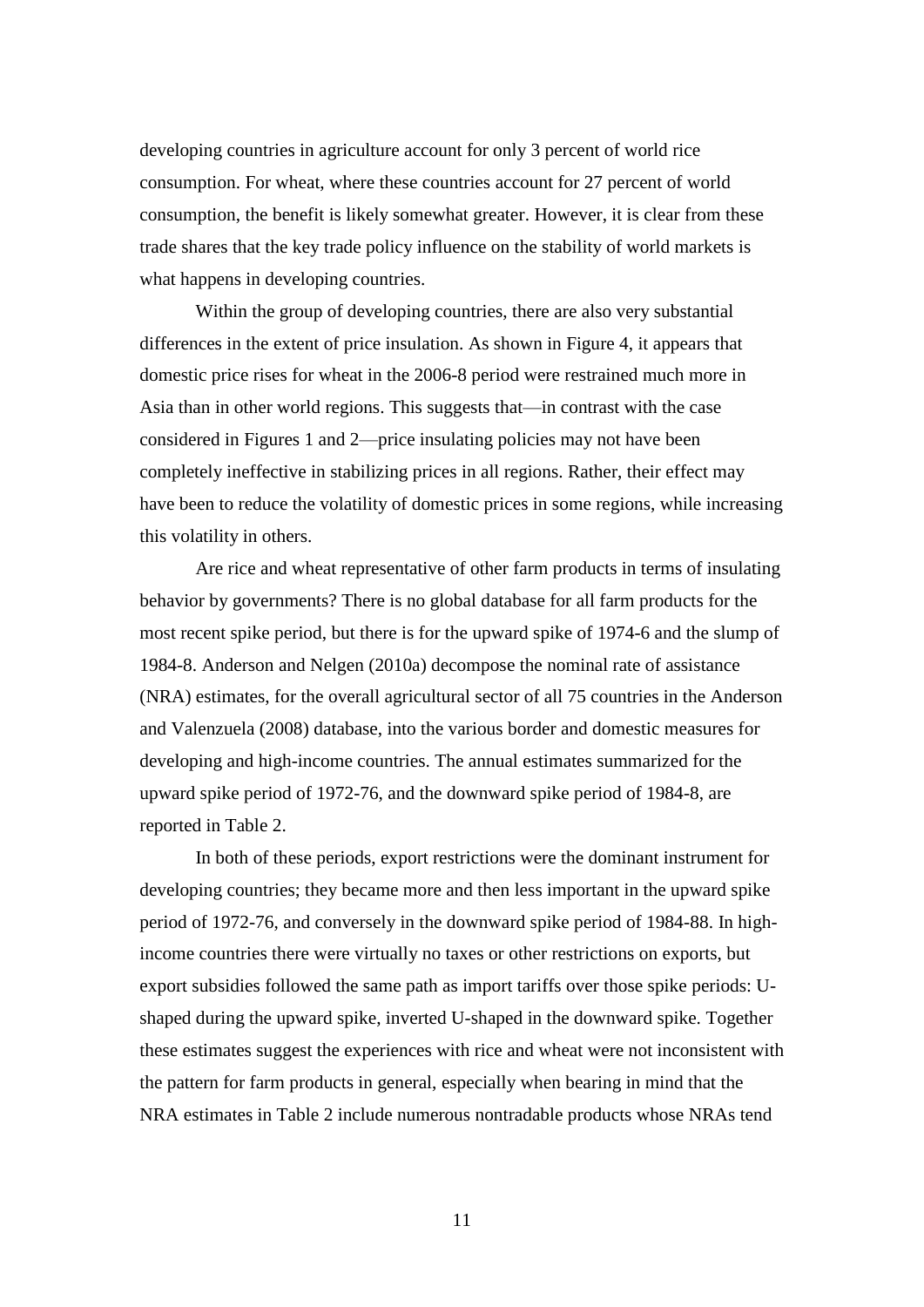to remain close to zero and hence dampen year-to-year fluctuations in the aggregate estimates.

#### **Conclusions and Policy Implications**

Trade policy changes—and particularly export restrictions—are frequently discussed as contributing factors to food price surges. This paper examines the role of trade barriers in contributing to surges. It first highlights the collective action problem associated with the use of these measures as stabilization policies, noting that the use of these measures by all countries would be ineffective in stabilizing domestic prices, while magnifying international price instability associated with exogenous shocks to food markets. We develop a simple approach to assessing the contribution of price insulating trade policy actions on international price changes for individual agricultural commodities, and use this approach to estimate the extent to which changes in trade policy measures have contributed to price surges for the key staple foods of rice and wheat.

Our analysis shows that changes in trade policies contributed very substantially to the increases in world prices of these staple crops in both the 1973-4 and 2006-8 price surges. In the 2006-8 surge, insulating policies affecting the market for rice explain 45 percent of the increase in the international rice price, while almost 30 percent of the observed change in the international price of wheat during 2006-08 can be explained by the changes in border protection rates.

The evidence in Figure 3 suggests that at least high-income countries altered their NACs less in the most recent price spike period than in the two previous ones. That is not inconsistent with the fact that the Uruguay Round Agreement on Agriculture, which came into force with the creations of the WTO in 1995, involved commitments to bind tariffs and subsidies. Nor is the finding that developing countries are still very active users of variable border measures and especially export restrictions, given (a) that developing country bindings are well above applied rates and (b) that the WTO has no effective restrictions on agricultural export measures. However, more-comprehensive empirical analysis over a broader range of products is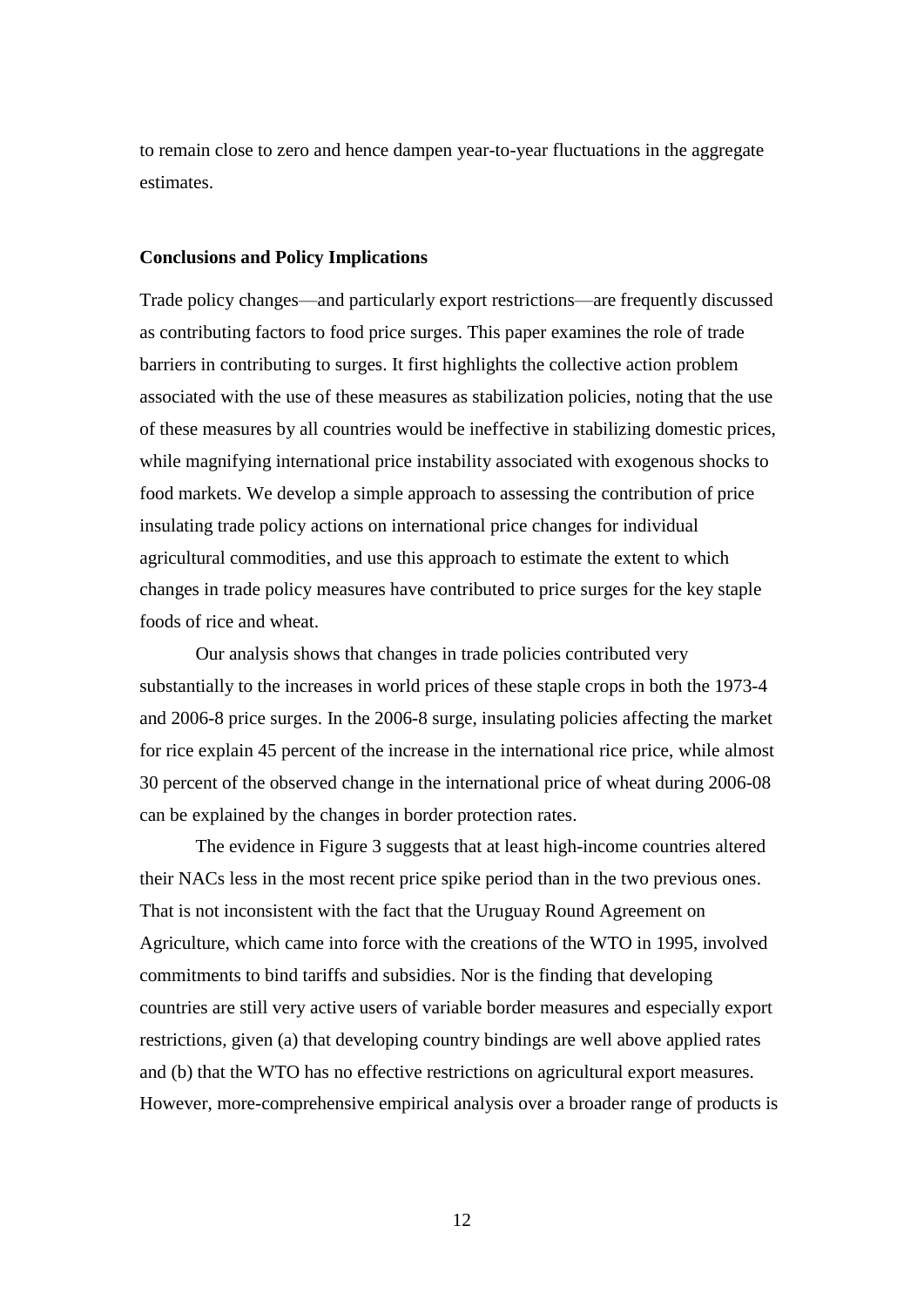needed before it would be possible to say how much of these changes can be attributed to the presence or absence of WTO disciplines.

Since bindings on import tariffs and subsidies even for many high-income countries were made at levels well above historically applied rates, plenty of 'wiggle room' for countries to raise applied rates without infringing their commitments to other WTO members remains. Furthermore, with no effective disciplines yet applying to export restrictions, the WTO membership is yet to address the other half of this beggar-thy-neighbor problem. And if a Special Safeguard Mechanism were to be introduced as part of a Doha Development Agenda agreement, the problem would be become even worse (Hertel, Martin and Leister 2010). An obvious solution is to seek a collective agreement to limit the extent of price-insulating policy use. Perhaps the most-recent experience with price spikes in 2006-8, and again in 2010-11, will make WTO members more willing to address this issue.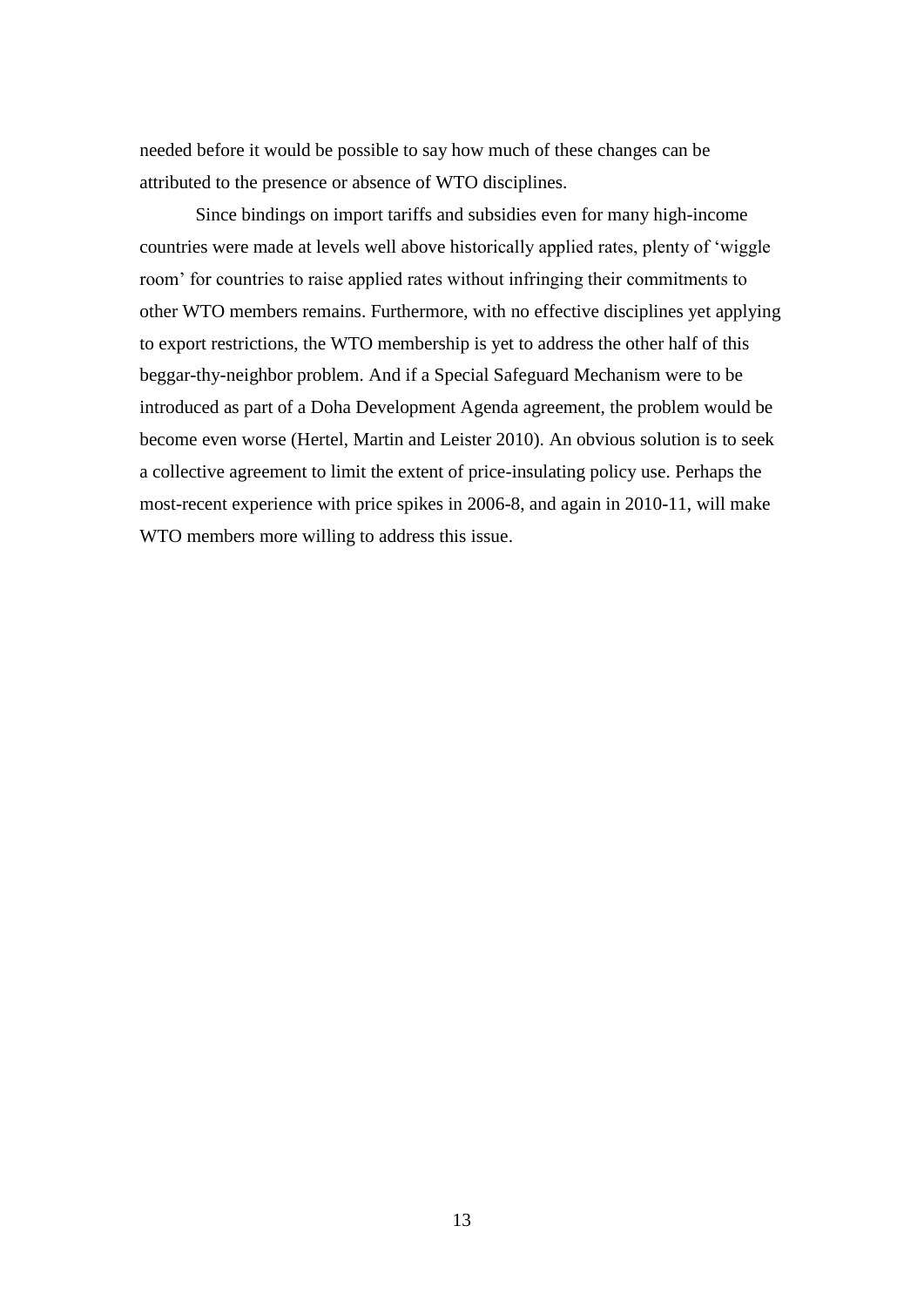#### **References**

- Anderson, K. (ed.) 2009. *Distortions to Agricultural Incentives: A Global Perspective, 1955–2007,* Washington DC: Palgrave Macmillan and World Bank.
- Anderson, K., J.L. Croser, D. Sandri and E. Valenzuela 2010. 'Agricultural Distortion Patterns Since the 1950s: What Needs Explaining', Ch. 2 in K. Anderson (ed.), *The Political Economy of Agricultural Price Distortions*, Cambridge and New York: Cambridge University Press.
- Anderson, K. and S. Nelgen 2010a. 'How do Governments Respond to Food Price Spikes? Lessons from the Past', *Journal of International Commerce, Economics and Policy* 1(2): 265-85, December.
- Anderson, K. and S. Nelgen 2010b. 'Trade Barrier Volatility and Agricultural Price Stabilization', CEPR Discussion Paper 8102, London, November and World Bank Policy Research Working Paper 5511, Washington DC, December.
- Anderson, K. and E. Valenzuela 2008. *Global Estimates of Distortions to Agricultural Incentives, 1955 to 2007*, [www.worldbank.org/agdistortions](http://www.worldbank.org/agdistortions)
- Baffes, J. and T. Haniotis 2010. 'Placing the 2006/08 Commodity Price Boom into Perspective', Policy Research Working Paper 5371, World Bank, Washington DC.
- Bouët, A. and D. Laborde 2010. 'Economics of Export Taxation in a Context of Food Crisis: A Theoretical and CGE Approach Contribution', Discussion Paper 00994, International Food Policy Research Institute, Washington DC.
- Deaton, A. and G. Laroque 1992. 'On the Behavior of Commodity Prices', R*eview of Economic Studies* 59(198): 1-23, January.
- FAO (2010), *FAOSTAT database*, accessed at [www.fao.org](http://www.fao.org/) on 21 September 2010.
- Freund, C. and C. Özden 2008. 'Trade Policy and Loss Aversion', *American Economic Review* 98(4): 1675-1691, September.
- Hertel, T., W. Martin, and A. Leister 2010. 'Potential Implications of a Special Safeguard Mechanism in the World Trade Organization: The Case of Wheat', *World Bank Economic Review* 24(2): 330–59.
- Hochman, G., D. Rajagopaly, G. Timilsina and D. Zilberman 2010. 'Quantifying the Causes of the Global Food Commodity Price Crisis', Policy Research Working Paper, World Bank, Washington DC (forthcoming).
- Ivanic, M. and W. Martin 2008. 'Implications of Higher Global Food Prices for Poverty in Low-Income Countries' *Agricultural Economics* 39:405-16.
- Johnson, D.G. 1975. 'World Agriculture, Commodity Policy, and Price Variability', *American Journal of Agricultural Economics* 57(5): 823-28, December.
- OECD 2010. *Producer and Consumer Support Estimates, OECD Database 1986- 2009*. [http://www.oecd.org.](http://www.oecd.org/)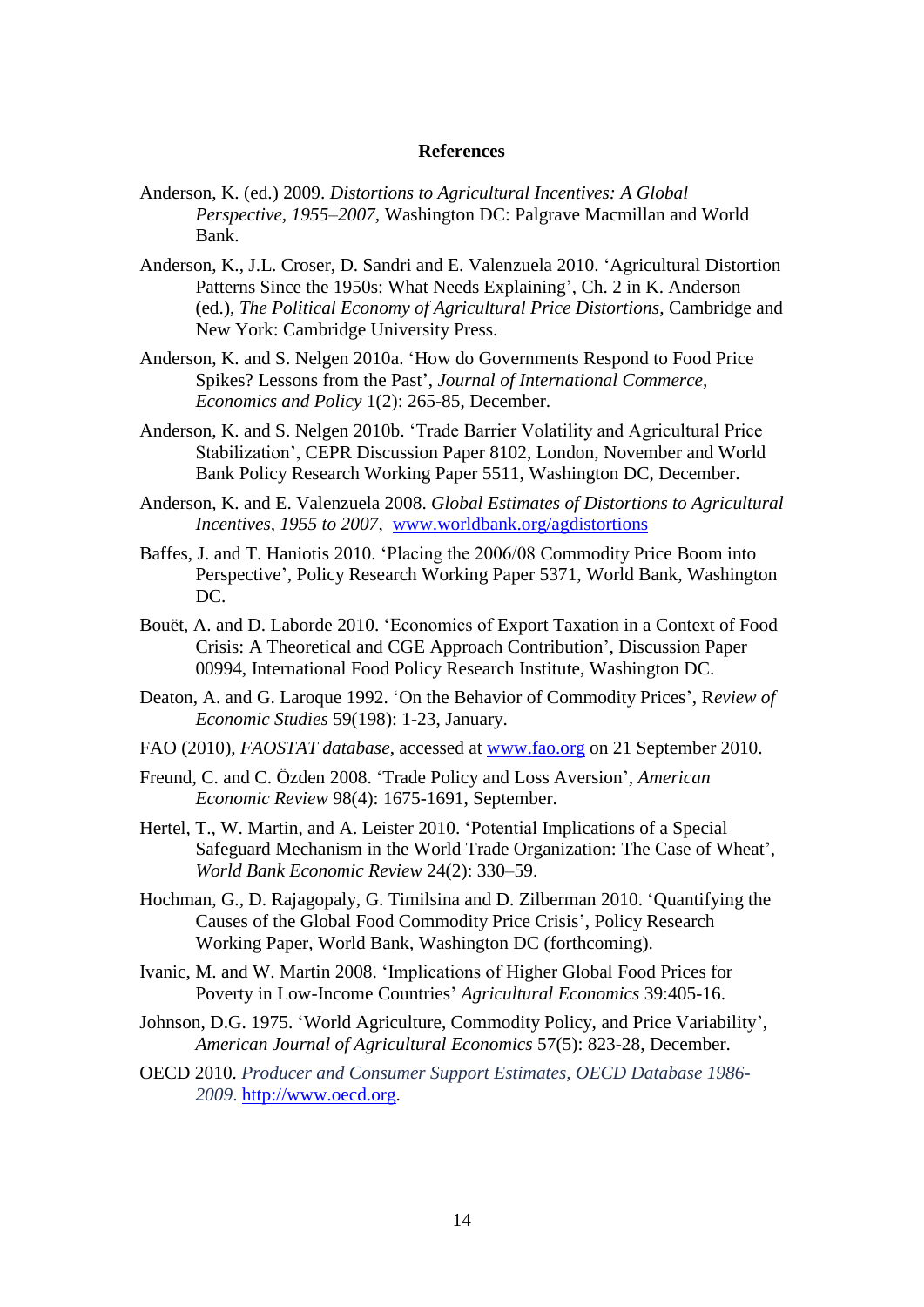Robles, M., M. Torero, and J. von Braun 2009. 'When Speculation Matters', Issue Brief 57, International Food Policy Research Institute, Washington DC, February.

Timmer, P. 2010. 'Reflections on Food Crises Past' *Food Policy* 35:1-11.

Tyers, R. and K. Anderson 1992. *Disarray in World Food Markets: A Quantitative Assessment¸* Cambridge and New York: Cambridge University Press.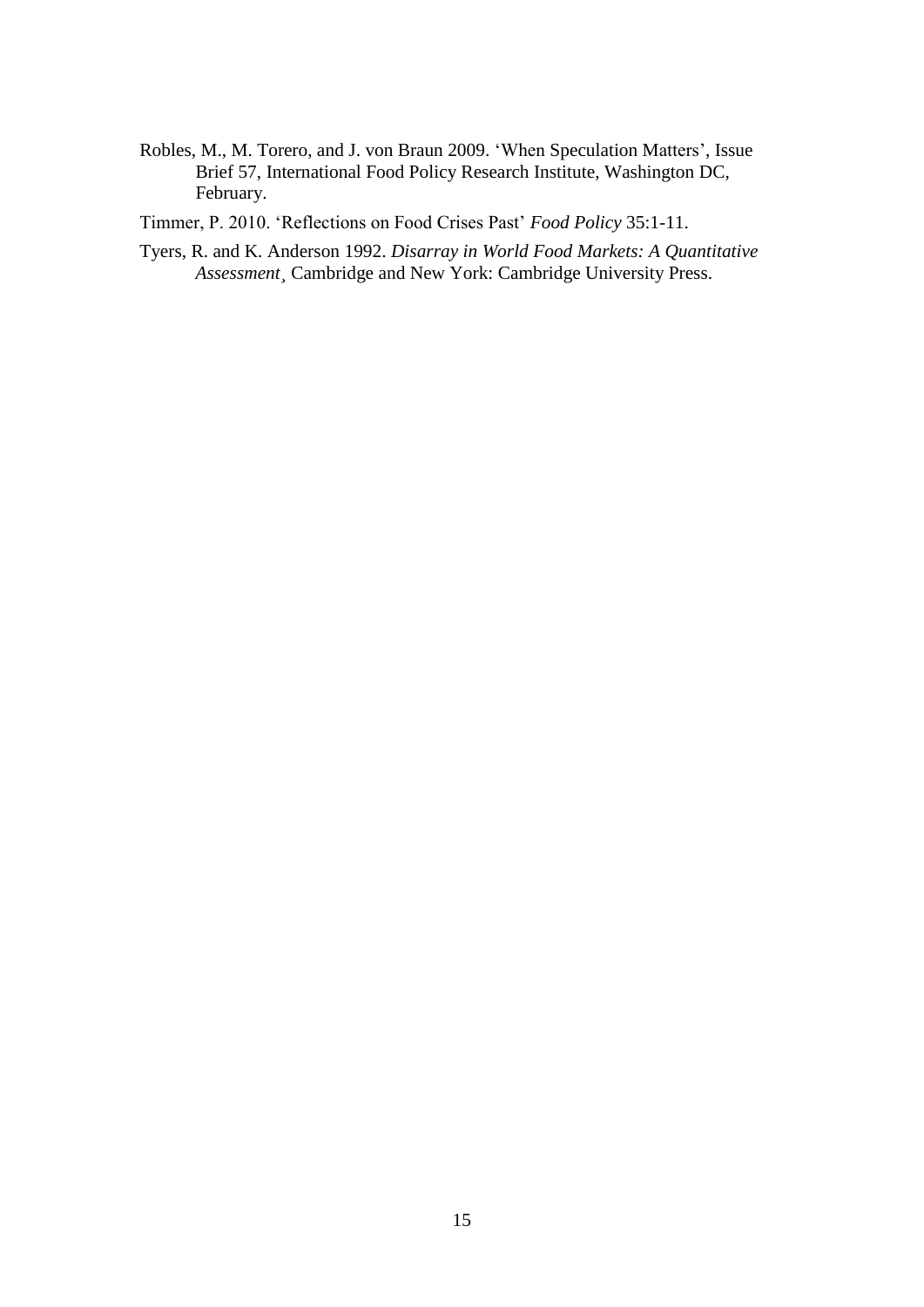

(a) Rice



(b) Wheat



Source: Anderson and Nelgen (2010b).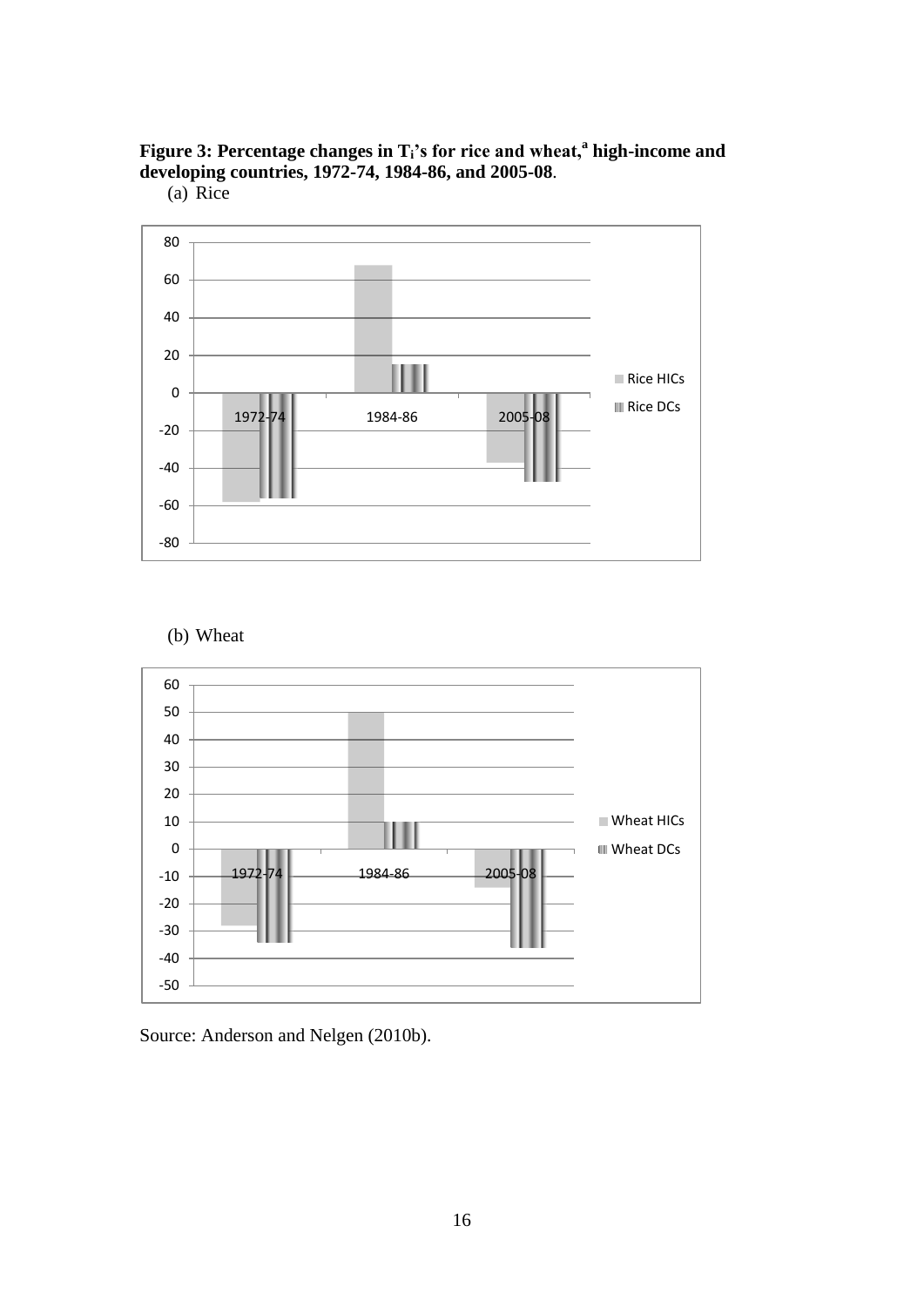**Figure 4: Indexes of real international and producer prices of rice and wheat, developing countries' unweighted average, 2006-2010 (2005=100)**





Source: FAOSTAT producer prices [\(www.fao.org\)](http://www.fao.org/) and international reference prices from the World Bank's Prospects Group (econ.worldbank.org).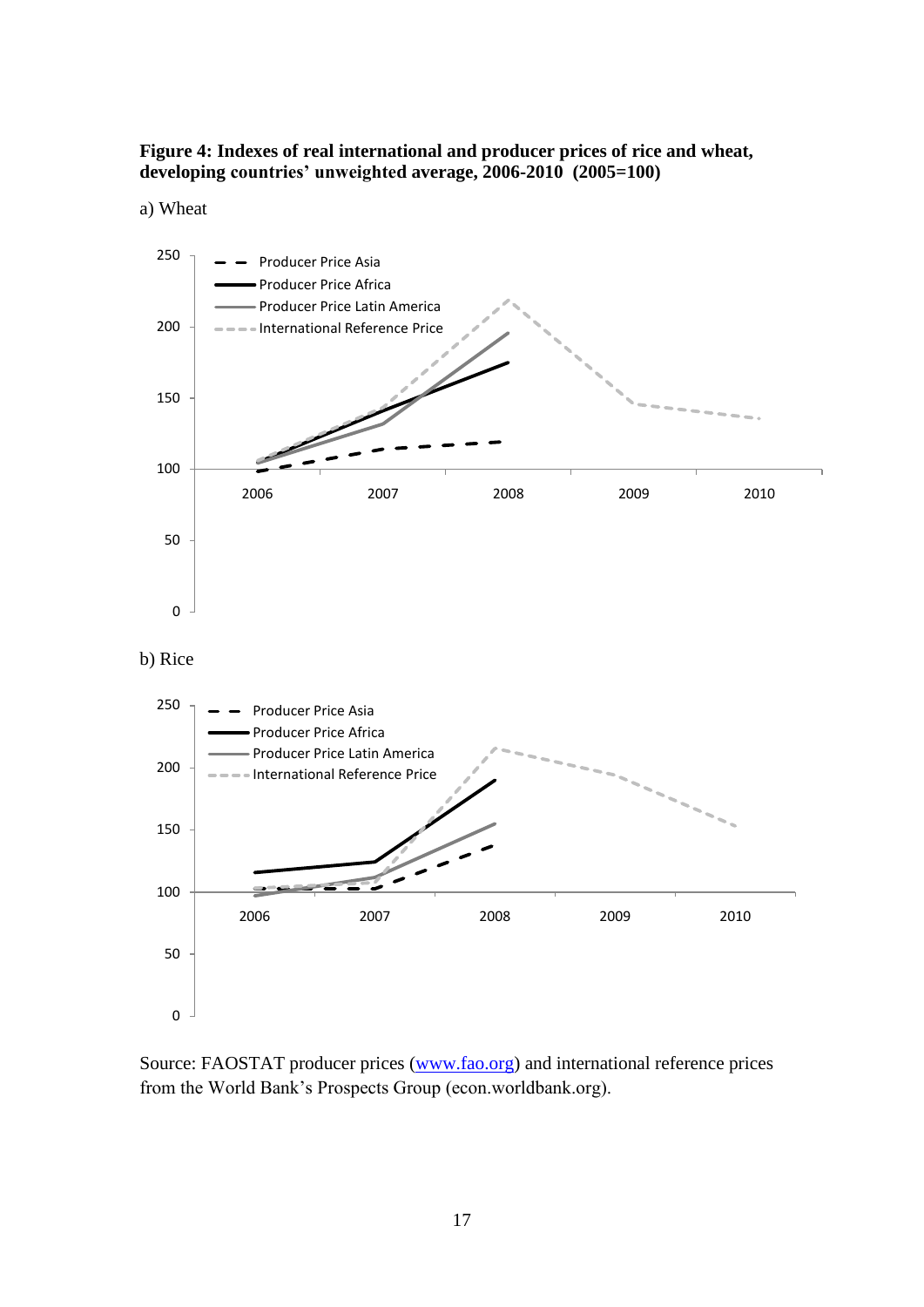|  |  |  |  |  |  |  | Table 1: Weighted Average $T_i$ 's for Rice and Wheat, <sup>a</sup> 1972-76, and 2005-08 |
|--|--|--|--|--|--|--|------------------------------------------------------------------------------------------|
|--|--|--|--|--|--|--|------------------------------------------------------------------------------------------|

| Rice                  | 1972 | 1973 | 1974 | 1975 | 1976 | 2005 | 2006 | 2007 | 2008 |
|-----------------------|------|------|------|------|------|------|------|------|------|
| World                 | 1.30 | 0.93 | 0.54 | 0.90 | 0.98 | 1.33 | 1.24 | 1.15 | 0.72 |
| High-income countries | 3.06 | 2.29 | 1.26 | 1.71 | 2.35 | 3.35 | 2.66 | 2.28 | 2.10 |
| Developing countries  | 1.03 | 0.73 | 0.45 | 0.82 | 0.87 | 1.25 | 1.19 | 1.10 | 0.66 |
| <b>ASIA</b>           | 1.03 | 0.71 | 0.42 | 0.82 | 0.86 | 1.24 | 1.17 | 1.08 | 0.66 |
| Africa                | 0.97 | 0.60 | 0.38 | 0.66 | 0.86 | 0.99 | 1.09 | 1.29 | 0.70 |
| <b>LAC</b>            | 1.00 | 1.08 | 0.89 | 0.90 | 0.98 | 1.51 | 1.46 | 1.39 | 0.86 |
| Wheat                 | 1972 | 1973 | 1974 | 1975 | 1976 | 2005 | 2006 | 2007 | 2008 |
| World                 | 1.15 | 0.81 | 0.81 | 0.95 | 0.94 | 1.19 | 1.14 | 1.02 | 0.86 |
| High-income countries | 1.11 | 0.83 | 0.80 | 0.90 | 0.92 | 1.20 | 1.17 | 1.04 | 1.03 |
| Developing countries  |      |      |      |      |      |      |      |      |      |
|                       | 1.22 | 0.77 | 0.81 | 1.02 | 0.96 | 1.18 | 1.13 | 1.00 | 0.75 |
| <b>ASIA</b>           | 1.33 | 0.82 | 0.88 | 1.02 | 0.94 | 1.21 | 1.15 | 1.01 | 0.70 |
| Africa                | 1.03 | 0.75 | 0.63 | 0.82 | 0.92 | 1.15 | 1.03 | 0.93 | 1.08 |

<sup>a</sup> Weights are consumption shares for the sample countries. Source: Anderson and Nelgen (2010b).